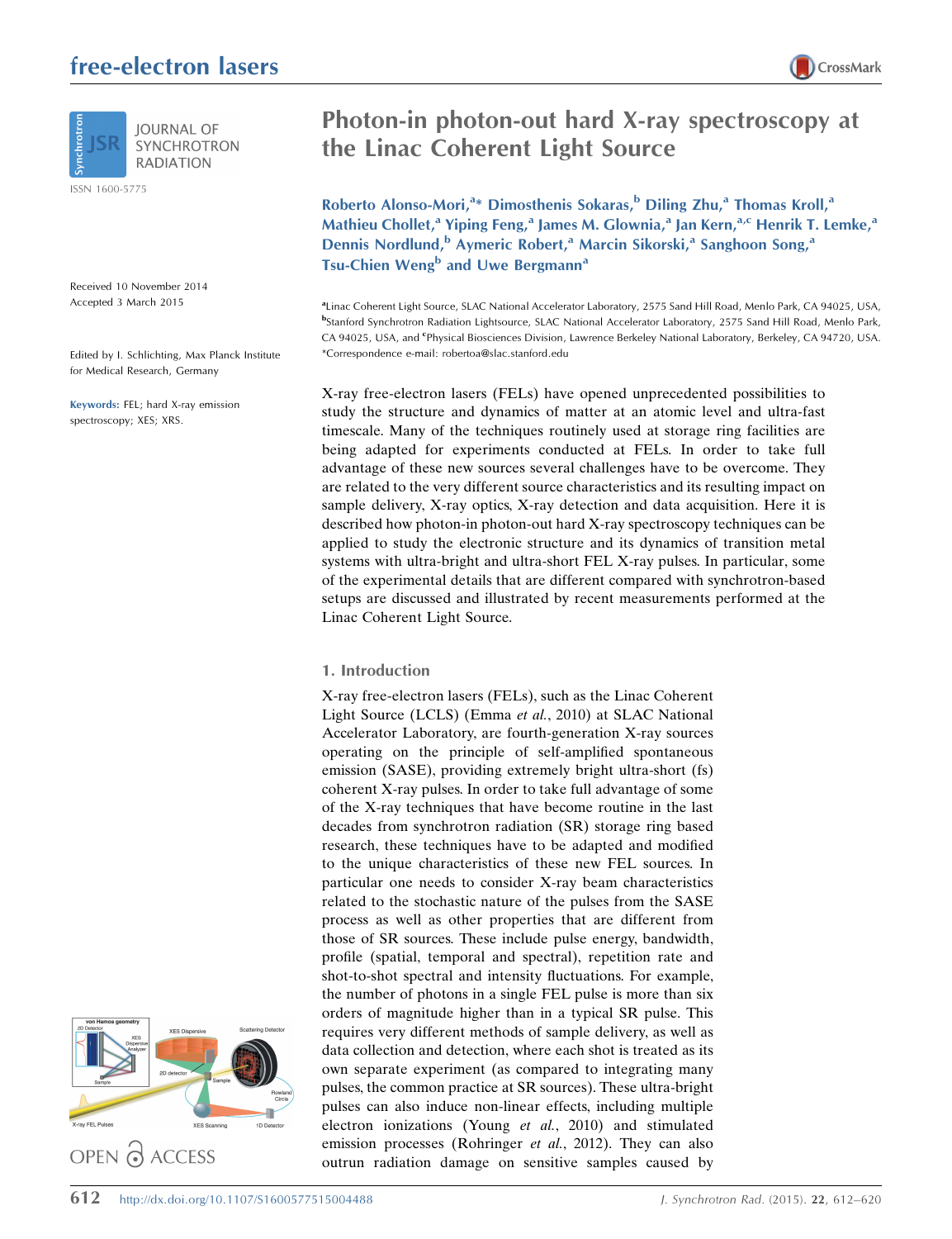radical diffusion (since the time scale for radical diffusion is in the picosecond range), a common problem in SR sources, particularly with biological samples (Yano et al., 2005). Hard X-ray spectroscopy offers several practical advantages over its soft X-ray counterpart, in particular related to the sample environment and the use of Bragg optics for detection, which has broadened the variety and conditions of samples that can be probed. In this paper we will discuss how hard X-ray photon-in photon-out spectroscopy is used with FEL sources to study the electronic structure and its dynamics in various systems.

Photon-in photon-out X-ray spectroscopy typically refers to techniques where the photon-out channel is measured with high spectral and/or momentum resolution. Non-resonant X-ray emission spectroscopy (XES), where the photo-excitation is well above the absorption edge of the element under investigation, can probe the effective spin of 3d transition metal ions  $(K\beta_{1,3}$  and  $K\beta')$  as well as the metal bonding orbitals ( $K\beta_{2,5}$  and  $K\beta''$ ) and has been used to investigate a variety of systems including metalloproteins (Bergmann et al., 1998; Messinger et al., 2001; Pushkar et al., 2010; Lancaster et al., 2011), coordination complexes (Visser et al., 2001; Smolentsev et al., 2009; Delgado-Jaime et al., 2011) and geochemical systems (Badro et al., 2004; Bargar et al., 2005). In resonant inelastic X-ray scattering (RIXS), also known as resonant X-ray emission spectroscopy (RXES) (Kotani & Shin, 2001), the incident energy is tuned to resonantly excite an element at its absorption edge and the emitted/scattered X-ray spectrum is recorded at each excitation energy. This method has seen a large growth in the last few years and proved to be useful for studying different systems (see, for example, Glatzel et al., 2002a; de Groot et al., 2007; Ament et al., 2011; Booth et al., 2012; Lundberg et al., 2013; Kroll et al., 2014). In high-energy-resolution fluorescence detected (HERFD) XANES (Hämäläinen et al., 1991; Friebel et al., 2011) the emission energy is fixed while the incident energy is scanning across an absorption edge. This method is experimentally less elaborate than RIXS and has been used to study unoccupied electronic states with a higher energy resolution as compared with conventional XANES due to the suppression of the core-hole lifetime broadening (Heijboer et al., 2004; Safonova et al., 2006; Glatzel et al., 2009). In the case of extended X-ray absorption fine structure (EXAFS), highresolution detection has been used to enhance the spatial resolution by either discriminating against the fluorescence signal from unwanted elements (Pushkar et al., 2007; Glatzel et al., 2005) or by selecting a specific chemical site in mixedvalent systems (Glatzel et al., 2002b). Using the inelastic scattering of hard X-rays by core electrons, or X-ray Raman scattering (XRS), energy-loss information equivalent to direct X-ray absorption spectroscopy (XAS) can be obtained when measured in the low momentum transfer regime (Bergmann et al., 2000). Furthermore, electric non-dipole contribution, not obtainable with conventional XAS techniques, can be studied with XRS at high momentum transfer (Krisch et al., 1997; Sternemann et al., 2003; Soininen et al., 2005). Moreover, what makes XRS a powerful technique is the fact that low-Z atomic

species can be probed with hard X-rays. This has been successfully used to study the bulk properties of low-Z systems under ambient and extreme conditions (Wernet et al., 2004; Mao et al., 2006; Bergmann et al., 2007), including oxygen Kedge EXAFS on water using the XRS technique (Bergmann et al., 2007). For a more detailed review of all the hard X-ray techniques described above, see Bergmann et al. (2002) and Glatzel & Bergmann (2005).

The element-specific structural and chemical sensitivity of these techniques, as well as their short core-hole lifetimes  $(\sim$ fs), makes them very powerful tools for the study of ultrafast dynamics and other processes that rely on ultra-short X-ray pulses. In order to take full advantage of sources that provide such pulses, in particular the ultra-bright FEL sources, technical adaptations and in some cases new experimental methods of implementing these techniques are required. SRbased photon-in photon-out hard X-ray spectroscopy experiments are typically performed by scanning either the incident X-ray energy (XRS, HERFD, selective XAS) or the emitted X-ray energy (XES) or both (RIXS). Any spectroscopy based on scanning methods requires the exact knowledge of the incident photon flux in order to properly normalize the signal and avoid spectral distortions. SASE FEL sources are stochastic by nature, resulting in large pulse-to-pulse intensity fluctuations up to 100%. Furthermore, their spectral width is on the order of  $\Delta E/E \simeq 10^{-2}$  and pulse-to-pulse spectral fluctuations makes the use of FELs challenging for spectroscopic techniques that require a highly monochromatic incident beam (typically  $\Delta E/E \simeq 10^{-4}$  or better). For nonresonant XES, the incident X-ray energy and bandwidth is not critical as long as it is above the absorption edge of the element under study and the photon energy of the incident X-rays is not varied. In the case of HERFD, RIXS and XRS (when using a scanning analyzer) a monochromatic incident beam that is scanned in energy is required. In typical SASE FEL operations this requires an incident beam monochromator.

The challenges of using a monochromator at a FEL are twofold: (i) the loss in photon flux, since only a few percent of the SASE pulse is transmitted through the monochromator, and (ii) the very large intensity fluctuations of up to 100% due to the stochastic nature of the SASE pulses (Lee *et al.*, 2012). Recently, it has been shown that hard X-ray FELs can also operate in a more monochromatic self-seeding mode (Amann *et al.*, 2012). This improves the bandwidth up to  $2 \times 10^{-4}$  $(\Delta E/E)$ ; however, a strong SASE background is present in this mode and a monochromator to filter out this unwanted background is used. An increase in the stability of the klystron electrical power supply units is expected to improve the performance of self-seeding mode in the future. Even with such improvements the existence of an accurate normalization protocol is critical to obtain a reliable spectrum. Moreover, the thermal load on the monochromator crystals can result in spatial and spectral drifts, potentially inducing other experimental challenges such as pump/probe and target/X-ray overlap, particularly when using a focused beam. Although the FEL facilities are continuously improving the high-heat-load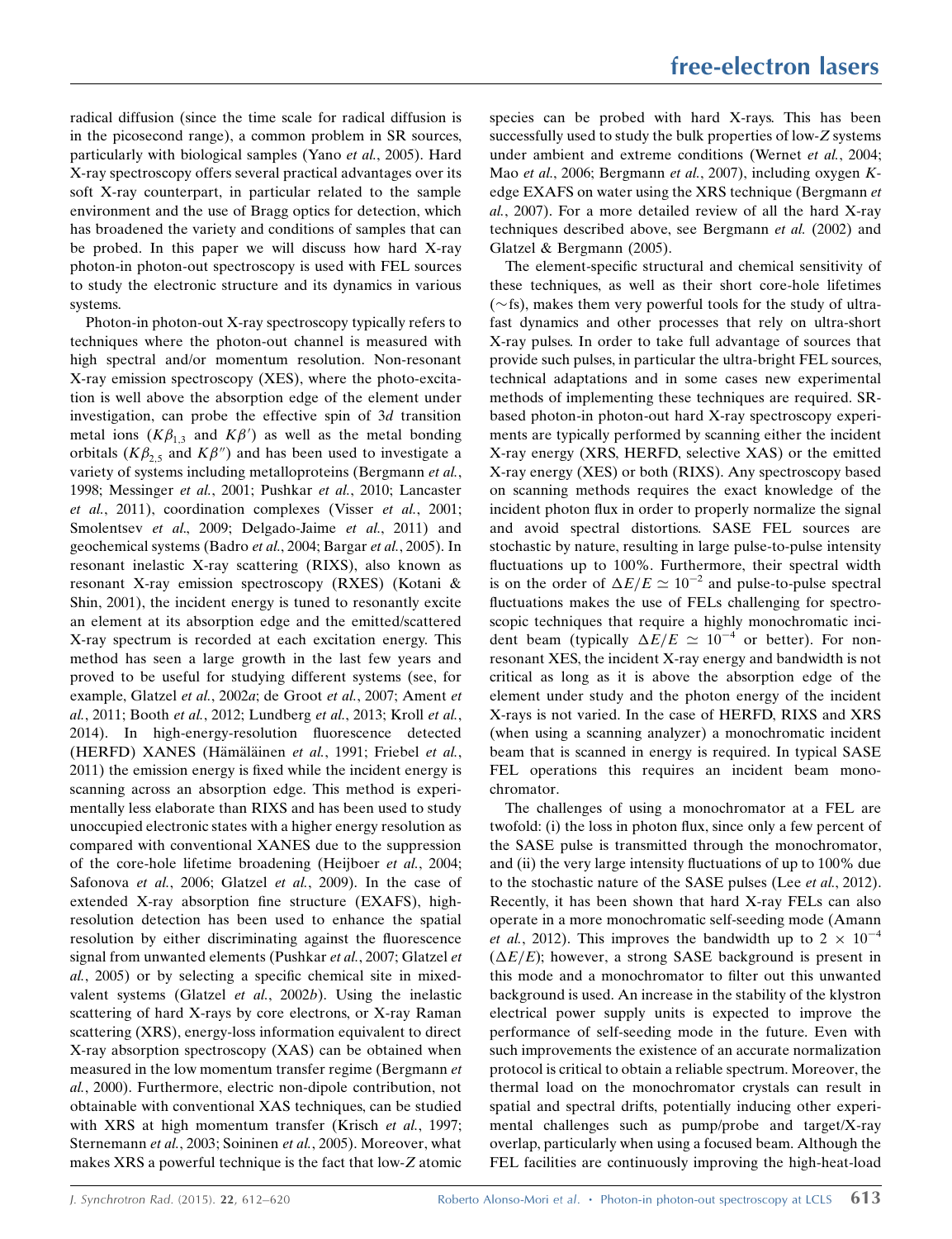X-ray optics, beam diagnostics and normalization tools, it is clear from this discussion that X-ray spectroscopy instrumentation that does not depend on scanning and/or the exact shot-by-shot pulse characterization has the advantage of reducing systematic errors. As will be discussed in this paper, wavelength-dispersive photon-out spectrometers and monochromatic analyzers used at fixed energies fall into this class of instrumentation. We will discuss recent examples of photon-in photon-out measurements performed at the LCLS. These include the demonstration that XES can be used in combination with the LCLS X-ray beam and provide information on the intact electronic structure of redox active compounds (Alonso-Mori et al., 2012a), studies of the charge transfer and spin dynamics in coordination complexes (Zhang et al., 2014) and of the redox state of photoactive proteins (Kern et al., 2013, 2014). While we will focus on work performed or underway at LCLS, the insights we discuss are applicable more broadly to other ultra-fast X-ray sources and could also stimulate some future work at SR sources.

### 2. Instrumentation

#### 2.1. Spectrometers

Analysis of scattered or emitted hard X-rays is typically performed by Bragg diffraction from single or multiple perfect-crystal analyzers capable of collecting a large solid angle (up to few % of  $4\pi$ ) with high energy resolution. At SR sources, Rowland-circle Johann-type spectrometers, which use monochromatic analyzers, are most commonly used (Stojanoff et al., 1992; Sokaras et al., 2013). These spectrometers are operated in point-to-point focusing geometry, offering the best signal-to-background ratio. Another approach is to use polychromatic analysers based on dispersive geometries, where the X-rays are spatially discriminated onto a position-sensitive two-dimensional detector. Such spectrometers allow the collection of an extended spectral range in a single shot, or

after integrating multiple shots when the signal intensity is low, with no need of scanning optics or saving one scanning dimension when the incident energy has to be varied (as for collecting a RIXS plane or an XRS spectrum). This results in the elimination of the scanning dead-time as well as of any possible artifact introduced by scanning synchronization issues. Dispersive spectrometers have simpler and more robust mechanics, and therefore enhanced mechanical stability. Additionally, the crystal alignment protocol is relatively simple as compared with a Johann spectrometer, since the signal is monitored by a two-dimensional detector. Most importantly, the XES spectrum does not necessarily need to be normalized to the incoming flux since the intensities for all energies are

recorded simultaneously. This is particularly suited for timeresolved measurements such as pump–probe experiments and for overcoming the problem of the pulse fluctuations when used with a FEL beam. Similarly, the use of a dispersive geometry can also help to avoid the inherent problems caused by inhomogeneities of the sample, which is a common issue at FELs where the sample usually has to be replenished after each shot, either by using a liquid jet or by rastering an extended solid sample. It is also specially well suited to be combined with other techniques, such as XRD or other scattering methods, to simultaneously obtain both electronic and atomic structural information for each pulse (see Fig. 1).

There are several approaches to dispersive analyzer geometries including flat crystals or various forms of curved crystals. Arguably the most straightforward approach is the von Hamos geometry (von Hamos, 1932). Here, the analyzer crystals are cylindrically bent along the non-dispersive direction and diffract and focus the emitted radiation from the sample to a two-dimensional detector following Bragg's law,  $n\lambda = 2d \sin \theta$ . The sample and detector are positioned on the axis of curvature of the crystal analyzers. The height of the crystals and their position relative to the interaction point of beam and sample defines the range of Bragg angles and corresponding energies (see Fig. 1, left inset). The curvature direction of the analyzers provides focusing, whereas the perpendicular direction gives the energy dispersion. For each crystal analyzer, integration along the focusing direction of the signal on the two-dimensional detector results in a spectrum. In order to cover the whole spectral range, the detector active area in the dispersive direction is required to be twice the height of the crystal analyzers, which is chosen to match the energy range of the emission lines of interest. Small detector pixel size is also convenient for achieving better spatial and therefore energy resolution. For example, the multi-crystal von Hamos spectrometer currently available at LCLS (Alonso-Mori et al., 2012b), composed of 16 crystal analyzers



#### Figure 1

Schematic for simultaneous collection of photon-in photon-out and forward-scattering signals. The dispersive von Hamos XES spectrometer focuses the spectrum on a two-dimensional detector placed above the intersection point and the Rowland XES spectrometer can be tuned to collect different emission lines concurrently while obtaining data from a complementary scattering technique. Inset: vertical cut of the dispersive von Hamos geometry with a crystal analyzer and a two-dimensional detector.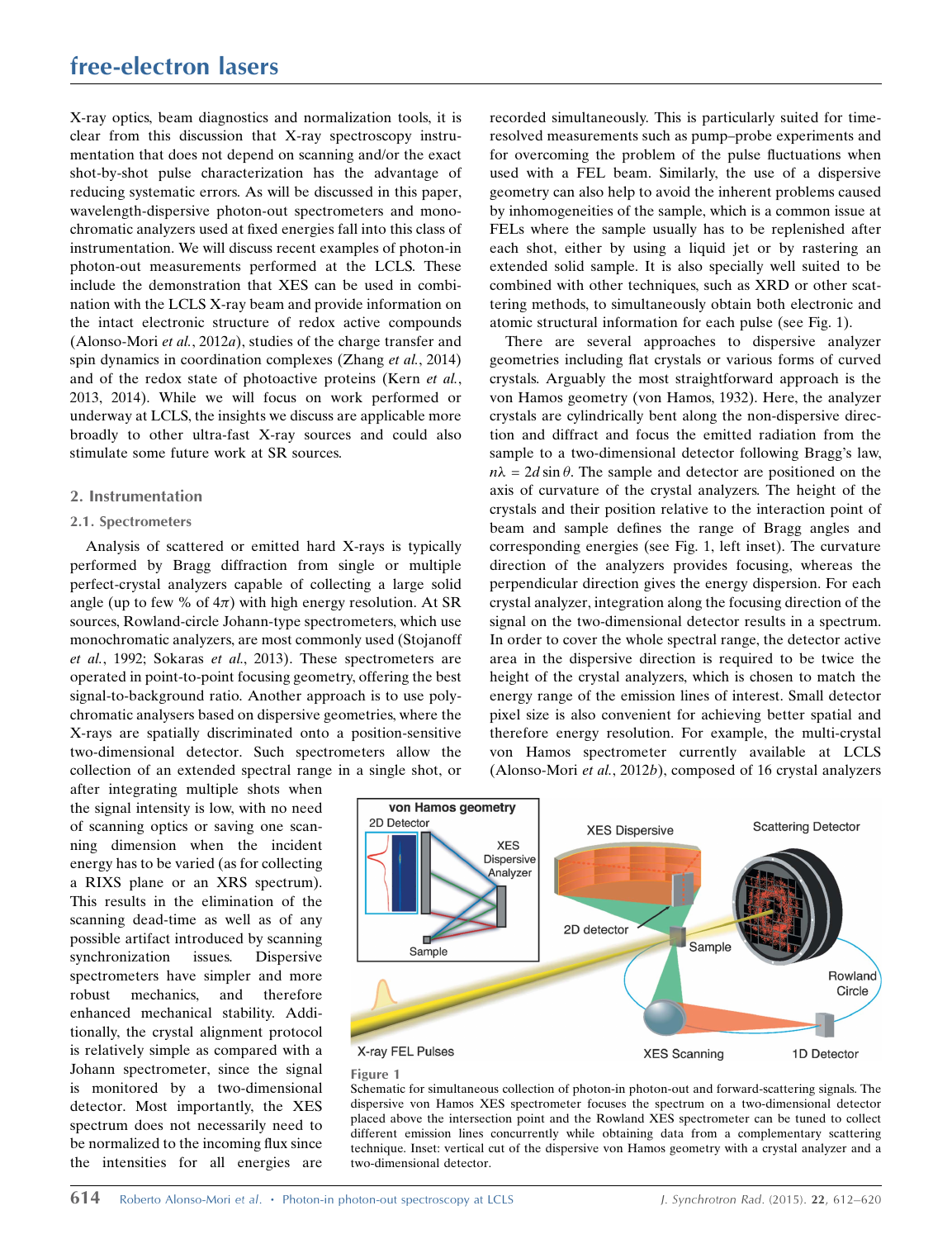bent to 500 mm, is operated with a 110  $\mu$ m  $\times$  110  $\mu$ m pixel size detector corresponding to 0.14 eV resolution per pixel for Fe  $K\beta$  at 7057 eV (or 0.06 eV for Mn  $K\beta$  at 6490 eV). The spectrometer is used at Bragg angles close to backscattering in order to optimize the solid angle per energy unit and the energy resolution. An additional advantage derived from the use of cylindrically bent crystals is the smaller strain introduced in the lattice plains as compared with spherically bent crystals, resulting in better intrinsic energy resolution and reflectivity.

Various factors have to be taken into account when choosing the geometry of the spectrometer for a particular application. The most critical are energy resolution, solid angle and energy range. In order to be sensitive to chemical changes, the energy resolution should be better than the core level lifetime broadening of the emission line under study, typically tenths of to a few eV. This requirement drives the design of the spectrometer in terms of Bragg angle, radius of curvature and detector pixel size for a given beam size. In a dispersive spectrometer the solid angle per energy unit can be approximated by the ratio of the total solid angle and the captured energy range where both have a strong dependence on the Bragg angle ( $\theta$ ) with the back scattering ( $\theta \simeq 90^{\circ}$ ) resulting in the largest solid angle per eV. Therefore the most efficient von Hamos spectrometers are operated above 75 Bragg angles. Such large Bragg angles are also beneficial considering the energy range of a few tens of eV typically required to collect a spectrum. The instrument at LCLS, for example, uses crystals with 500 mm bending radius and 25 mm height capturing an energy range of 30 eV at 6.5 keV when used at 84°. There are cases where a dispersive setup is not practical because either the Bragg angle is too far from backscattering or the solid angle corresponding to the required energy range is too small. In such cases it is advantageous to use monochromatic spectrometers based on the Rowland geometry. Examples are studies of transient states at a specific spectral feature, or HERFD and site-selective XAS studies, where the incident energy is scanned at a fixed analyzer energy. Moreover, the use of a Rowland geometry is advantageous for some cases where the signal is very weak compared to the background, as the dispersive setups collect the solid angle into an extended detector area in contrast to the point-to-point focusing Rowland approach. Finally, in some time-resolved applications, it is beneficial to use both instrumentation types simultaneously. For example, the dispersive setup is used to collect a full  $K\beta_{1,3}$  spectrum to study the time dependence of a chemical change, while the Rowland-based spectrometer tracks the stronger  $K\alpha_1$  peak as a time-zero reference. Moreover, photon-in photon-out spectroscopy measurements can be combined with other techniques such as X-ray scattering or diffraction to simultaneously gain information on the geometric structure of the system under study (see Fig. 1).

In summary, the appropriate instrumentation has to be evaluated for each photon-in photon-out spectroscopic technique, based on the arguments described above and the FEL beam characteristics:

(i) Non-resonant XES has the least stringent requirements for FEL-based studies, as the energy fluctuations and spectral width of the incident FEL pulse are not critical. Collecting an XES spectrum with a wavelength-dispersive instrument in a shot-by-shot manner further circumvents normalization issues associated with the intensity fluctuations.

(ii) For RIXS applications where typically a monochromatic and tunable incident beam is required, good shot-by-shot normalization is critical. However, a dispersive analyzer can simplify the data collection and remove the photon-out scanning dimension.

(iii) For HERFD and other selective XAS, only a narrow bandwidth of the emitted photons is of interest. Here the best choice are spherically bent crystal analyzers in the Rowland geometry operated at a fixed energy. They have the best signal to noise and a large solid angle. Note that, as in RIXS, the challenges associated with scanning the incident beam persist.

(iv) XRS is a very weak non-resonant scattering process  $(\sim$  few Barns) where the X-ray energy loss is measured. Conceptually two methods can be used: (i) varying the incident photon energy while measuring the intensity of the scattered photons at a fixed energy, (ii) measuring the energyloss spectrum at a fixed incident energy. In either case a monochromatic X-ray beam is required  $(\Delta E/E \simeq 10^{-4})$ . Which setup is preferred depends on the experimental specifics such as the spectral range of interest, sample concentration and the expected spectral changes. We note that, when using a dispersive analyser, the XRS method can avoid scanning of the incident beam and its related difficulties.

### 2.2. Detectors

The selected spectrometer design drives the detector requirements for a particular experiment. In general, as for any spectroscopic application, the readout noise is critical, especially for collecting weak signals, and defines the lower threshold of the detectable signal. In particular, for most FELbased spectroscopy experiments, the readout speed of the detector has to match the repetition rate of the machine [e.g. tenths to hundreds of Hz for machines based on klystron technology like LCLS or SACLA (Ishikawa et al., 2012) and >kHz for future machines based on superconducting technology like LCLS II or European XFEL (XFEL, 2006)]. Moreover, the detector needs to be able to handle the large number of photons arriving in very short pulses (fs range). The commonly used detectors that fulfil the requirements can be divided in two main classes, point detectors for Rowland instruments using monochromatic crystals and twodimensional detectors for use in conjunction with dispersive setups.

Non-position-resolving detectors for Rowland instruments are usually based on solid-state photon-counting technology. In detectors, the electron/hole pair charge, created by the absorption of the incident X-ray and accumulated through an applied potential difference, is carried to the electronics for readout and correlated to the energy and intensity of the incident X-ray photon. Such detectors provide simultaneous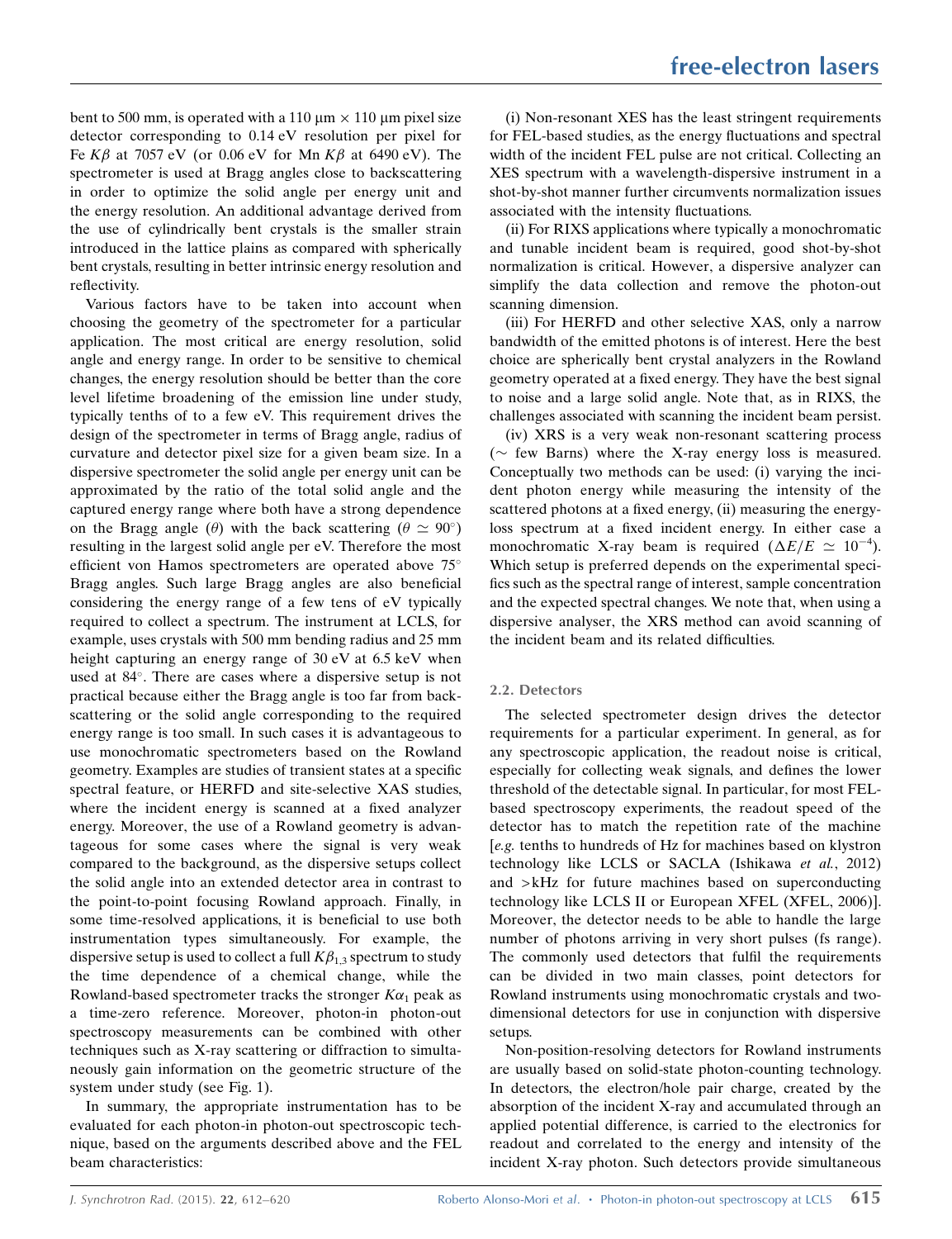detection for a wide energy range of X-rays with a great detection efficiency (up to 100% for 4–10 keV) and energy resolution ( $\sim$ 135 eV at 5900 eV). During the last decade, solid-state-based detectors have been upgraded with the superior silicon drift technology, whose main advantage is their short shaping time leading to very high count rates (several millions of events per second). However, at a FEL, where a large number of photons arrive at the sample in very short pulses, the emitted signal can only be energy discriminated by the detector if it is of the order of one to a few photons per pulse. For a large fraction of the FEL spectroscopic applications where the detector is only used to count the emitted X-ray signal, simpler detectors such as photodiodes and avalanche photodiodes would fulfill the requirements.

To spatially discriminate the range of energies simultaneously diffracted by a dispersive instrument requires a position-resolving, or two-dimensional, detector. Currently, there are limited options available that fulfil the requirements for FEL applications, especially in terms of fast readout speed. This is mainly related to the difficulty of reading out the charge of the relatively large area necessary for most of the applications (the energy range to be collected by the detector is usually tens of eV which spatially translates to several centimetres along the dispersive direction). An interesting option, based on the development of direct conversion fully depleted CCDs, is the pnCCD sensor (Strüder et al., 2010), primarily targeting astronomy and time-resolved X-ray applications. The pnCCD readout is fully column parallel and uses dedicated multichannel microelectronics for fast readout speeds up to multiple hundred frames per second (depending on the CCD size). Similar solutions are implemented by the recent LBNL fCCD (Doering et al., 2011) and SACLA's MPCCD (Hatsui, 2014) detector designs. Hybrid detectors are also a suitable two-dimensional technology for FEL spectroscopic applications. Among these, the photon-counting approach (e.g. Pilatus and Medipix) is incompatible with the FEL X-ray beam, since the intensity yielded by all photons from the very short pulse are treated as a single signal unit by these type of detectors. Another category of hybrid detectors, specifically developed for FEL applications, uses the charge integrating approach, where the photon-induced charge is continuously integrated. This technology is used in the CSPAD (Herrmann et al., 2013) family of detectors developed for the LCLS. In these, the preamplifier and amplifier are condensed within the pixel size and the readout speed is designed to match that of the LCLS machine (usually hundreds of Hz). This results in an increased readout noise limiting the energy resolution to  $\sim$  3000 eV. Near future designs, like the ePix family (Dragone et al., 2014), are being developed and planned to achieve <1000 eV resolution using similar technology as in the current CSPAD detectors. A review of LCLS detectors is given by Blaj et al. (2015). A similar approach was used or is being used for the development of several other fast readout detectors for XFEL applications, AGIPD for the European XFEL (Henrich et al., 2000) and Jungfrau for Swissfel (Mozzanica et al., 2014).

The development of detectors with very high energy resolution (e.g. superconducting detectors based on the calorimetric detection of the quantum energy of the incident photon), in the sub-eV to few eV range, could render the use of spectrometers based on optics unnecessary for some spectroscopy applications in the future. This would greatly facilitate measurements based on photon-in photon-out spectroscopy techniques providing exceptional energy resolution, and still attaining large solid angles by placing the detector close to the source. For this to become a reality reduction of the costs and improvements in the technology leading to better performance, in particular better efficiency for hard X-rays (above 1 keV), larger active area and higher dynamic range and readout speed for FEL applications, is necessary (Ullom et al., 2014).

### 3. Applications

With the advent of FELs, there was the question of whether the electronic structure could be probed in X-ray spectroscopy experiments before becoming affected by the intense X-ray pulses. X-ray-induced changes in the electronic structure would translate into altered intensities and/or spectral shapes. To evaluate this question, Alonso-Mori et al. (2012a) measured the Mn  $K\beta_{1,3}$  X-ray emission spectra of two redoxsensitive Mn complexes in aqueous solutions  $(Mn<sup>H</sup>Cl<sub>2</sub>)$ , 500 mM and  $Mn_2^{\text{III,IV}}$  Terpy, 180 mM), using the 1.5 µm focus at the CXI instrument (Liang et al., 2015). The incident X-rays were tuned to 50 and 100 fs pulse length at 7 and 9.5 keV. A dispersive spectrometer based on the von Hamos geometry, populated with 16 Si(440) crystal analyzers, was used to record the emission spectra (Alonso-Mori et al., 2012b). The spectra were found to be in agreement with data from undamaged samples collected at low dose using SR, as dispalyed in Fig. 2. This study demonstrates that, under given experimental



Figure 2

Mn  $K\beta_{1,3}$  spectra from Mn<sup>II</sup>Cl<sub>2</sub> (red) and redox-sensitive Mn<sub>2</sub><sup>III,IV</sup>Terpy (blue) collected at the CXI instrument. The symbols show the spectra from the  $Mn^{II}$  and  $Mn^{III,IV}_2$  complexes collected with a similar setup at SSRL beamline 6-2 for comparison purposes. Figure reprinted with permission from Alonso-Mori et al. (2012a).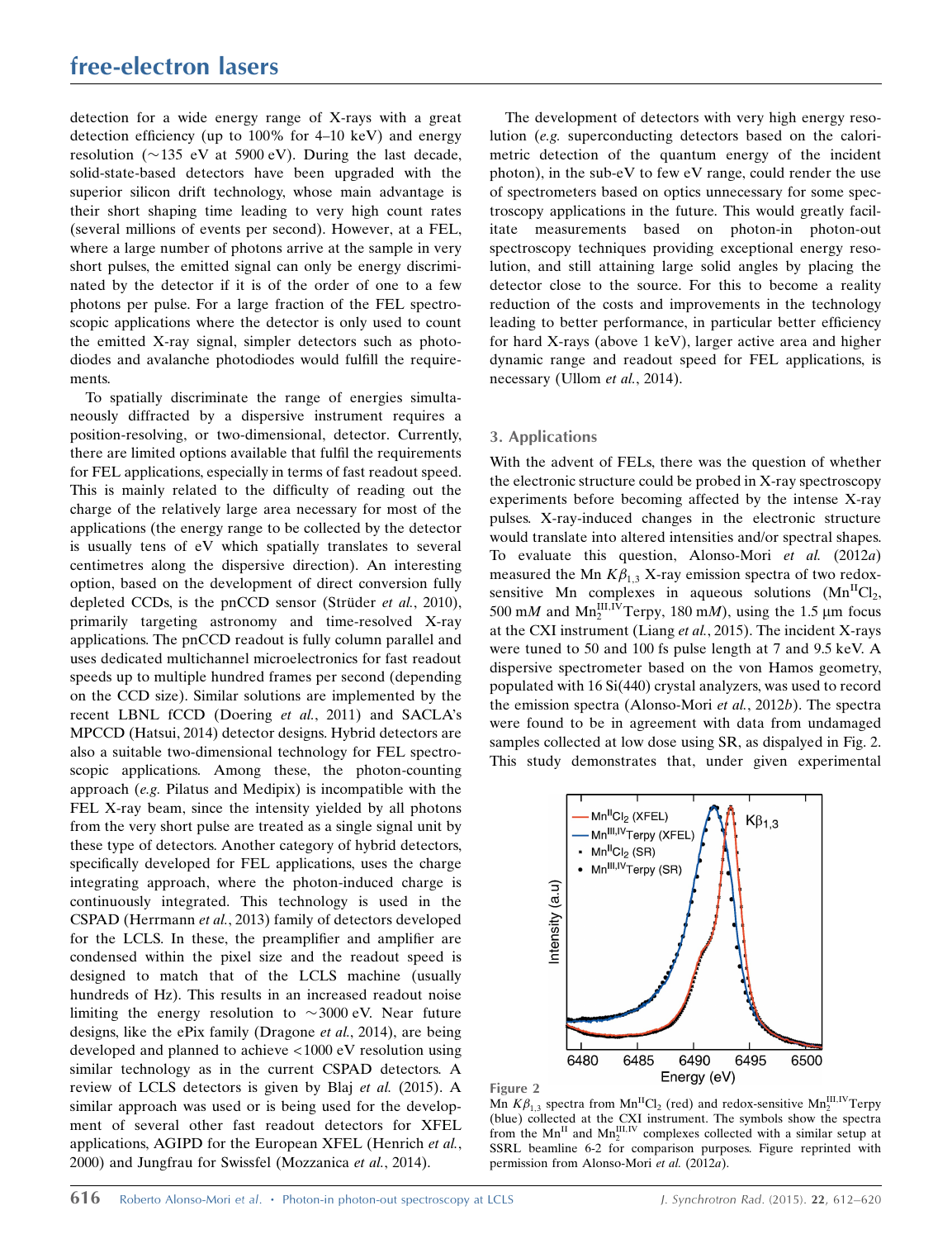

Figure 3

Fe metal  $K\beta_{1,3}$  spectra collected at the XPP instrument. The blue curve was recorded with unfocused beam. The red curve was recorded with the beam being tightly focused.

conditions, information from the electronic structure of dilute redox-active transition metal compounds can be obtained at a FEL using XES.

However, this is not necessarily the case for every sample and for the whole range of X-ray properties available at a FEL in terms of fluence, energy or pulse length. Fig. 3 shows two Fe  $K\beta_{1,3}$  spectra from an Fe metal foil collected by the dispersive von Hamos spectrometer populated by four Ge(620) crystal analyzers. The measurement performed under low-fluence conditions, using an unfocused FEL beam, yielded a spectrum identical to what one would measure at SR sources. However, the spectrum collected under high-fluence conditions with the beam focused down to  $\sim$ 1.5  $\mu$ m  $\times$  1.5  $\mu$ m shows clear broadening and a shift of the spectral weight. Both spectra were normalized to the incident flux and were collected with 50 fs pulse length at the XPP instrument (Chollet et al., 2015). This is a direct indication that, at large fluences easily achievable at FELs, care has to be taken in this type of experiment, especially when measuring concentrated samples.

An example of the advantages of using an FEL to measure low-concentrated highly sensitive samples is the catalytic cluster in the Photosystem II (PS II) complex, which plays a central role in the  $O_2$  formation in water splitting. The catalytic site in PSII is comprised of a  $Mn_4CaO_5$  cluster with the Mn in its dark stable resting state being in oxidation state III and IV (Yano & Yachandra, 2014). Due to its high susceptibility to X-ray induced damage (Yano et al., 2005), determining its undamaged electronic and geometric structure at room temperature (RT) using SR sources is very challenging. Instead, the use of the fs pulses of a FEL offers a different route to probe its structure before it is altered by the X-ray photons. As  $K\beta$  XES is a direct probe of the oxidation state of the metal ion and the excitation energy can be chosen to be compatible with simultaneous X-ray diffraction, a combined setup was developed allowing Mn  $K\beta$  XES on solutions and crystals of PS II to be collected at the CXI instrument. The first XES spectrum of a metalloenzyme obtained at LCLS [cf. Fig.  $4(a)$ ] clearly showed that the electronic structure of the  $Mn_4CaO<sub>5</sub>$  cluster was not altered within the <50 fs X-ray pulses (and a fluence of  $\sim$ 2  $\times$  10<sup>-3</sup> photons  $\AA^{-2}$  pulse<sup>-1</sup>, corresponding to 500 MGy) used in the measurement (Kern et al., 2013). The spectra were obtained in about 1 h of measurement time using the dispersive von Hamos spectrometer populated by 16 Si(440) crystal analyzers, a CSPAD-140k detector and an electro-spinning jet (Sierra et al., 2012) for replenishing the sample for each shot.





(a) Mn  $K\beta$  XES spectra of PSII measured in the dark stable S<sub>1</sub> state at the CXI instrument at RT (green), at a synchrotron at 8 K (blue) and at a synchrotron at RT (pink) in comparison with the spectrum of  $MnCl<sub>2</sub>$ (grey). (b) RT XES of PS II in three different states of the photosynthetic cycle measured at CXI.  $(c)$  Differences between the LCLS Mn  $K\beta$  XES of PSII in the  $2F$  and the transient  $3F'$  state (red) and in the  $2F$  and  $3F$ state (blue). Before calculating the difference curves, spectra were smoothed by cubic polynomial fitting. Figure reprinted with permission from Kern et al. (2013, 2014).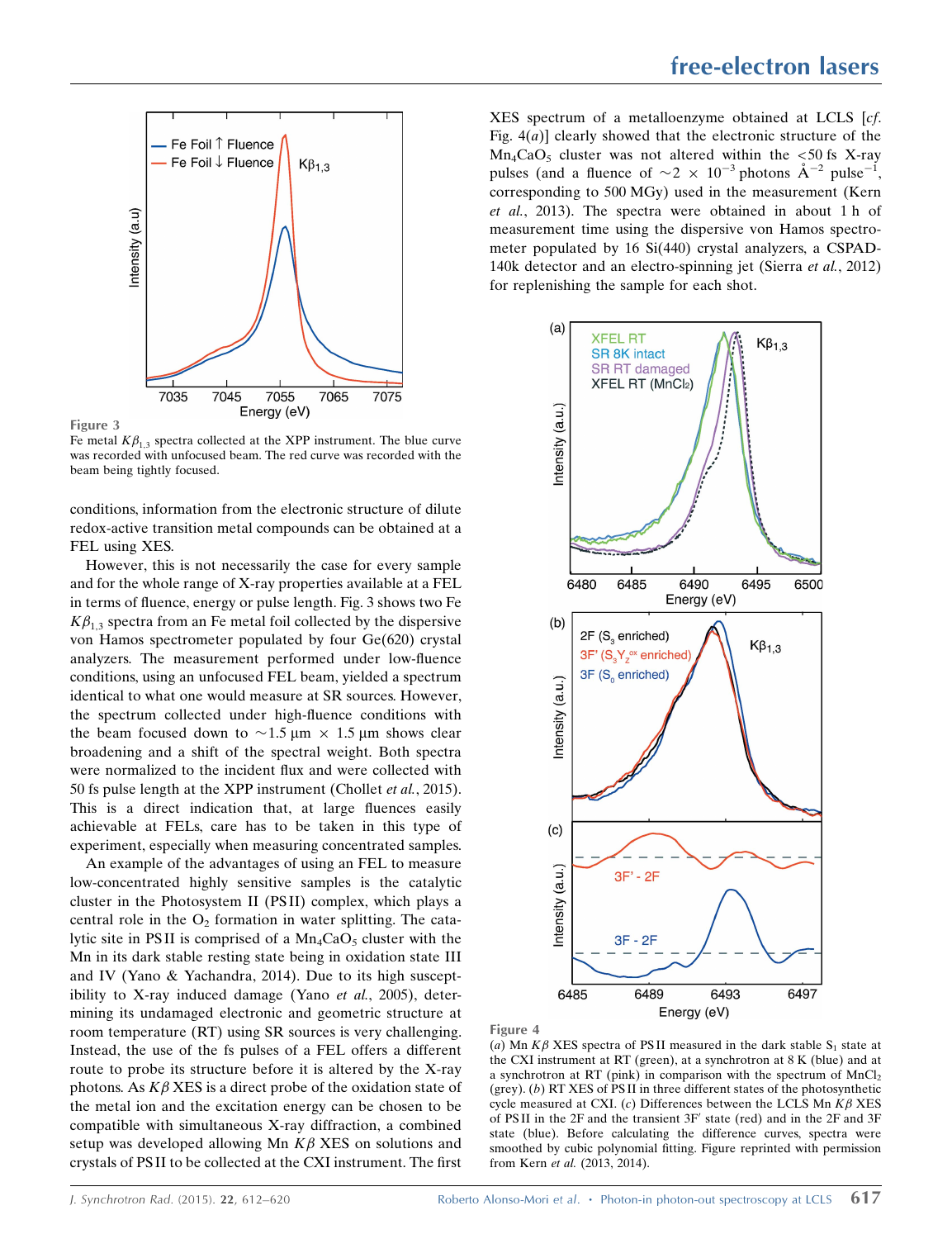### free-electron lasers

After demonstrating the feasibility of this approach it was also possible to monitor the light-induced change in the oxidation state of the catalytic site of PS II at RT using the same setup (Kern *et al.*, 2014). In the transition from the highest stable oxidized state obtained after illuminating the sample with two light flashes spaced by about  $0.5$  s  $(2F, S<sub>3</sub>)$ state) to the most reduced state  $(S_0)$ , obtained by three consecutive light flashes (3F), a clear reduction of Mn was observed  $[cf. Figs. 4(b)$  and  $4(c)$ ]. This transition is thought to be from a  $Mn_4^{\rm IV, IV, IV, IV}$  to a  $Mn_4^{\rm III, III, II, IV}$  state and the observed shift in the first moment of the Mn  $K\beta_{1,3}$  line is in accordance with this oxidation state change. Furthermore, a transient state  $250 \mu s$  after the third light flash was probed. At this time the transition from the S<sub>3</sub> to the S<sub>0</sub> state only started ( $t_{1/2} \simeq 1.2-$ 1.5 ms). From the position of the  $K\beta_{1,3}$  line it was possible to deduce that no Mn reduction has occurred yet, in agreement with other previous spectroscopic studies, indicating a lag phase of about 200 µs before the onset of Mn redox chemistry in this transition (Haumann et al., 2005; Noguchi et al., 2012). These studies paved the ground for successful application of  $K\beta$  XES of transition metal ions from low-concentrated/ biological samples at FELs.

Light-induced charge transfer processes in molecules form the precursor states for real charge separation, which can technically be exploited for energy conversion from optical light in dye-sensitized solar cells. The very limited abundance of the central elements of the most effective molecular systems for this applications (ruthenium or rhenium) has led to extensive research on other transition metal molecular complexes. A deeper understanding of ultra-fast electronic and nuclear transitions of other elements can help here to design cheaply available molecules with efficient charge transfer properties. The Fe complex iron-trisbipyridine  $[Fe(bpy)_3]$  has previously served as such a model system, where an optically excited metal-to-ligand charge transfer state is depleted within less than 200 fs to a high-spin (HS) state. During the process the total spin moment of the Fe atom undergoes a transition from singlet  $(s = 0)$  to quintet state  $(s = 0)$ 2), and a population of an intermediate triplet state is highly debated. The Fe  $K\beta_{1,3}$  emission line was used at the XPP instrument (Chollet et al., 2015) to investigate the spin state of Fe(bpy)<sub>3</sub> (Zhang *et al.*, 2014). The changes in the emission lines were recorded by means of the dispersive von Hamos spectrometer populated with four Ge(620) crystal analyzers as a function of the pump/probe time delay. The transient spectra from the photoexcited  $Fe(bpy)_3$  complex in solution are shown in Fig. 5(*b*). The overall shape of the  $K\beta_{1,3}$  emission is independent of the chemical environment given by the ligand. Static state reference spectra of  $Fe<sup>H</sup>$  in the different spin configurations were used to deconvolute the signal [cf. Figs.  $5(a)$  and  $5(b)$ ]. This indicates the existence of an intermediate triplet state, and demonstrates that femtosecond-resolution XES can track the spin crossover dynamics on photoinduced metal-to-ligand charge transfer excitation processes.

The first X-ray Raman experiment was recently performed at the XPP instrument (Sokaras et al., 2015). Fig. 6 shows the carbon 1s X-ray Raman spectrum from an amorphous poly-



Figure 5 Time-dependent photo-induced Fe  $K\beta$  difference spectra (b) and kinetic modelling of spin crossover dynamics  $[(a)$  and  $(c)]$  for Fe(bpy)<sub>3</sub>. After excitation into the metal–ligand charge transfer state, transition into the HS  ${}^{5}T_2$  state [inset in (c)] causes an increase of the Fe-to-ligand distance [inset in (a)]. The difference signal measured at a  $K\beta$  fluorescence energy of 7061 eV  $[(a)$  green diamonds] and 7054 eV  $[(c)$  black symbols]. The data have been overlaid with results from global fits including (blue lines) and excluding (green dashed lines) population of and intermediate  ${}^{3}T_{2}$ triplet state. Courtesy of Zhang et al. (2014).

carbonate sample recorded using a 40-crystal X-ray Raman Johann spectrometer (Sokaras et al., 2012) and a CSPAD-140k detector. This fixed-energy point-to-point focusing spectrometer was set at 6462.2 eV and the XPP's diamond (111) monochromator was scanned to produce the energy-loss spectrum. A photodiode was used for normalization. This demonstrates the feasibility of XRS-based measurements at FELs.

Despite the successful performance of numerous XES experiments, even state-of-the-art multi-analyzer spectrometers can detect only up to a few percent of the total  $4\pi$  solid angle emitted by an isotropic source. Moreover, imperfections of the curved X-ray Bragg optics result in further suppression of their efficiency/reflectivity. A promising approach, only possible with the high fluence achieved at FELs, is to stimulate the hard X-ray emission process, instead of using purely the spontaneous emission. In stimulated hard X-ray emission processes an incoming X-ray pulse ionizes a large number of transition metal ions, leaving a 1s core-hole behind and inverting the population to an excited state along its path. The subsequent decay results in stimulated  $K\alpha$  and  $K\beta$  emission processes in the forward X-ray beam direction, and can lead to strong amplification gains along this well defined radiation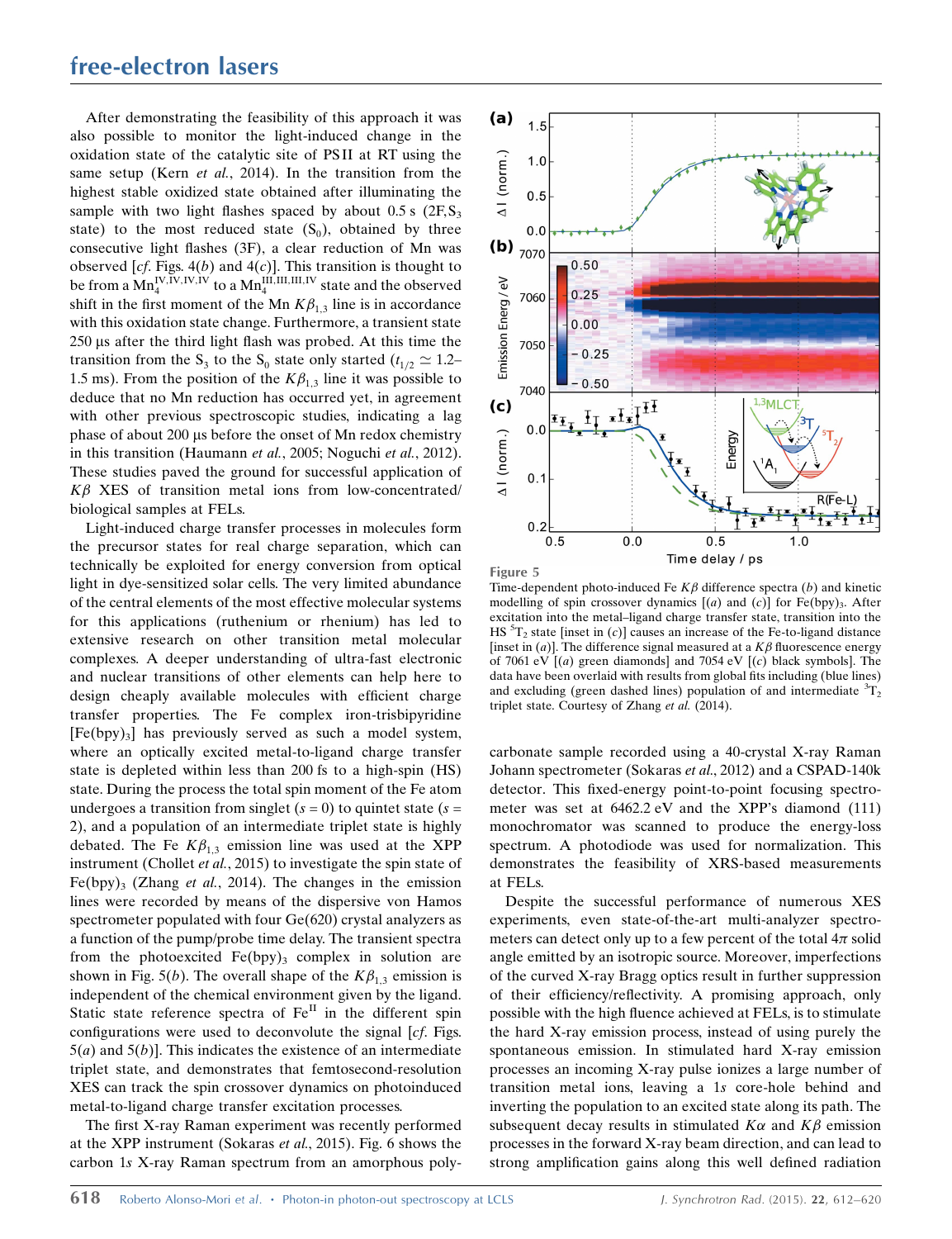

Figure 6

Carbon K-edge X-ray Raman spectrum from a polycarbonate film collected at the XPP instrument of the LCLS using SSRL's 40-crystal X-ray Raman spectrometer, with an integration time of 3 s (360 pulses) per energy point. Courtesy of Sokaras et al. (2015).

direction. Both the amplification and the strong directionality of the amplified signal into a narrow beam in the forward direction could lead to dramatic gains in sensitivity and data collection time. Moreover, since the stimulated emission signal has a strong directionality, a single flat crystal could be positioned to diffract the signal onto a two-dimensional detector with the high-energy resolution characteristic of flat crystals and without the need of curved optics for high efficiency. The stimulated X-ray emission has already been demonstrated with soft X-rays at the LCLS (Rohringer et al., 2012) and an experimental proof for hard X-rays is under way.

### 4. Conclusions

Photon-in photon-out hard X-ray spectroscopy techniques are well established tools for studying the atomic and electronic structure of many materials. So far they have been largely performed at SR facilities for static studies. When performed at a FEL, the information content provided by these techniques makes them also powerful tools for studies of ultra-fast dynamics or other processes that rely on ultra-short ultrabright X-ray pulses.

As discussed here, wavelength-dispersive spectrometers are very well suited for FEL applications as they allow for the collection of an entire X-ray spectrum pulse-by-pulse. We also discussed cases where monochromatic analyzers in the Rowland geometry are superior in terms of performance and efficiency. Over the last few years, both types of instrumentation have been successfully deployed at the LCLS to study ultra-fast and slow dynamics of chemical processes. In the latter case, the ultra-short FEL pulses were required to outrun radiation damage. These studies show that photon-in photon-out X-ray spectroscopy is already playing a central role in FEL-based research. We also showed that, depending on the sample type, the fluence of the incident FEL pulses can induce changes to the shape of XES spectra due to non-linear solid-state effects or multi-electronic excitations.

Future advances in FEL beam seeding and beam diagnostics, as well as analyzer, detector and sample delivery methods, will further enhance the scientific potential of photon-in photon-out X-ray spectroscopy. Finally, the development of new spectroscopy schemes, for example stimulated X-ray emission and other non-linear processes, will take full advantage of the unique properties of FELs.

### Acknowledgements

TK acknowledges financial support by the Human Frontier Science Program under award RCP0063/2013. We thank Terry Anderson and Gregory Stewart for helping with the figures. Portions of this research were carried out at the Linac Coherent Light Source (LCLS) at the SLAC National Accelerator Laboratory. LCLS is an Office of Science User Facility operated for the US Department of Energy Office of Science by Stanford University.

#### References

- Alonso-Mori, R. et al. (2012a). [Proc. Natl. Acad. Sci. USA](http://scripts.iucr.org/cgi-bin/cr.cgi?rm=pdfbb&cnor=ig5022&bbid=BB1), 109, [19103–19107.](http://scripts.iucr.org/cgi-bin/cr.cgi?rm=pdfbb&cnor=ig5022&bbid=BB1)
- [Alonso-Mori, R., Kern, J., Sokaras, D., Weng, T.-C., Nordlund, D.,](http://scripts.iucr.org/cgi-bin/cr.cgi?rm=pdfbb&cnor=ig5022&bbid=BB2) [Tran, R., Montanez, P., Delor, J., Yachandra, V. K., Yano, J. &](http://scripts.iucr.org/cgi-bin/cr.cgi?rm=pdfbb&cnor=ig5022&bbid=BB2) [Bergmann, U. \(2012](http://scripts.iucr.org/cgi-bin/cr.cgi?rm=pdfbb&cnor=ig5022&bbid=BB2)b). Rev. Sci. Instrum. 83, 073114.
- Amann, J. et al. (2012). [Nat. Photon.](http://scripts.iucr.org/cgi-bin/cr.cgi?rm=pdfbb&cnor=ig5022&bbid=BB3) 6, 693.
- [Ament, L. J. P., van Veenendaal, M., Devereaux, T. P., Hill, J. P. &](http://scripts.iucr.org/cgi-bin/cr.cgi?rm=pdfbb&cnor=ig5022&bbid=BB4) [van den Brink, J. \(2011\).](http://scripts.iucr.org/cgi-bin/cr.cgi?rm=pdfbb&cnor=ig5022&bbid=BB4) Rev. Mod. Phys. 83, 705.
- [Badro, J., Rueff, J.-P., Vanko, G., Monaco, G., Fiquet, G. & Guyot, F.](http://scripts.iucr.org/cgi-bin/cr.cgi?rm=pdfbb&cnor=ig5022&bbid=BB5) (2004). Science, 305[, 383–386.](http://scripts.iucr.org/cgi-bin/cr.cgi?rm=pdfbb&cnor=ig5022&bbid=BB5)
- [Bargar, J. R., Bergmann, U., Tebo, B. M., Webb, S. M., Villalobos, M.](http://scripts.iucr.org/cgi-bin/cr.cgi?rm=pdfbb&cnor=ig5022&bbid=BB6) [& Chiu, V. \(2005\).](http://scripts.iucr.org/cgi-bin/cr.cgi?rm=pdfbb&cnor=ig5022&bbid=BB6) Am. Mineral. 90, 143–154.
- [Bergmann, U., Di Cicco, A., Wernet, P., Principi, E., Glatzel, P. &](http://scripts.iucr.org/cgi-bin/cr.cgi?rm=pdfbb&cnor=ig5022&bbid=BB7) [Nilsson, A. \(2007\).](http://scripts.iucr.org/cgi-bin/cr.cgi?rm=pdfbb&cnor=ig5022&bbid=BB7) J. Chem. Phys. 127, 174504.
- [Bergmann, U., Glatzel, P. & Cramer, S. P. \(2002\).](http://scripts.iucr.org/cgi-bin/cr.cgi?rm=pdfbb&cnor=ig5022&bbid=BB8) Microchem. J. 71, [221–230.](http://scripts.iucr.org/cgi-bin/cr.cgi?rm=pdfbb&cnor=ig5022&bbid=BB8)
- [Bergmann, U., Grush, M. M., Horne, C. R., DeMarois, P.,](http://scripts.iucr.org/cgi-bin/cr.cgi?rm=pdfbb&cnor=ig5022&bbid=BB9) [PennerHahn, J. E., Yocum, C. F., Wright, D. W., Dube, C. E.,](http://scripts.iucr.org/cgi-bin/cr.cgi?rm=pdfbb&cnor=ig5022&bbid=BB9) [Armstrong, W. H., Christou, G., Eppley, H. J. & Cramer, S. P.](http://scripts.iucr.org/cgi-bin/cr.cgi?rm=pdfbb&cnor=ig5022&bbid=BB9) (1998). J. Phys. Chem. B, 102[\(N42\), 8350–8352.](http://scripts.iucr.org/cgi-bin/cr.cgi?rm=pdfbb&cnor=ig5022&bbid=BB9)
- [Bergmann, U., Mullins, O. C. & Cramer, S. P. \(2000\).](http://scripts.iucr.org/cgi-bin/cr.cgi?rm=pdfbb&cnor=ig5022&bbid=BB10) Anal. Chem. 72, [2609–2612.](http://scripts.iucr.org/cgi-bin/cr.cgi?rm=pdfbb&cnor=ig5022&bbid=BB10)
- [Blaj, G., Caragiulo, P., Carini, G., Carron, S., Dragone, A., Freitag, D.,](http://scripts.iucr.org/cgi-bin/cr.cgi?rm=pdfbb&cnor=ig5022&bbid=BB11) [Haller, G., Hart, P., Hasi, J., Herbst, R., Herrmann, S., Kenney, C.,](http://scripts.iucr.org/cgi-bin/cr.cgi?rm=pdfbb&cnor=ig5022&bbid=BB11) [Markovic, B., Nishimura, K., Osier, S., Pines, J., Reese, B., Segal, J.,](http://scripts.iucr.org/cgi-bin/cr.cgi?rm=pdfbb&cnor=ig5022&bbid=BB11) [Tomada, A. & Weaver, M. \(2015\).](http://scripts.iucr.org/cgi-bin/cr.cgi?rm=pdfbb&cnor=ig5022&bbid=BB11) J. Synchrotron Rad. 22, 577–583.
- [Booth, C. H., Jiang, Y., Wang, D. L., Mitchell, J. N., Tobash, P. H.,](http://scripts.iucr.org/cgi-bin/cr.cgi?rm=pdfbb&cnor=ig5022&bbid=BB12) [Bauer, E. D., Wall, M. A., Allen, P. G., Sokaras, D., Nordlund, D.,](http://scripts.iucr.org/cgi-bin/cr.cgi?rm=pdfbb&cnor=ig5022&bbid=BB12) [Weng, T.-C., Torrez, M. A. & Sarrao, J. L. \(2012\).](http://scripts.iucr.org/cgi-bin/cr.cgi?rm=pdfbb&cnor=ig5022&bbid=BB12) Proc. Natl. Acad. Sci. USA, 109[, 10205–10209.](http://scripts.iucr.org/cgi-bin/cr.cgi?rm=pdfbb&cnor=ig5022&bbid=BB12)
- [Chollet, M., Alonso-Mori, R., Cammarata, M., Damiani, D., Defever,](http://scripts.iucr.org/cgi-bin/cr.cgi?rm=pdfbb&cnor=ig5022&bbid=BB13) [J., Delor, J. T., Feng, Y., Glownia, J. M., Langton, J. B., Nelson, S.,](http://scripts.iucr.org/cgi-bin/cr.cgi?rm=pdfbb&cnor=ig5022&bbid=BB13) [Ramsey, K., Robert, A., Sikorski, M., Song, S., Stefanescu, D.,](http://scripts.iucr.org/cgi-bin/cr.cgi?rm=pdfbb&cnor=ig5022&bbid=BB13) [Srinivasan, V., Zhu, D., Lemke, H. T. & Fritz, D. M. \(2015\).](http://scripts.iucr.org/cgi-bin/cr.cgi?rm=pdfbb&cnor=ig5022&bbid=BB13) J. [Synchrotron Rad.](http://scripts.iucr.org/cgi-bin/cr.cgi?rm=pdfbb&cnor=ig5022&bbid=BB13) 22, 503–507.
- [Delgado-Jaime, M. U., Dible, B. R., Chiang, K. P., Brennessel, W. W.,](http://scripts.iucr.org/cgi-bin/cr.cgi?rm=pdfbb&cnor=ig5022&bbid=BB14) [Holland, P. L., Bergmann, U. & DeBeer, S. \(2011\).](http://scripts.iucr.org/cgi-bin/cr.cgi?rm=pdfbb&cnor=ig5022&bbid=BB14) Inorg. Chem. 50, [10709–10717.](http://scripts.iucr.org/cgi-bin/cr.cgi?rm=pdfbb&cnor=ig5022&bbid=BB14)